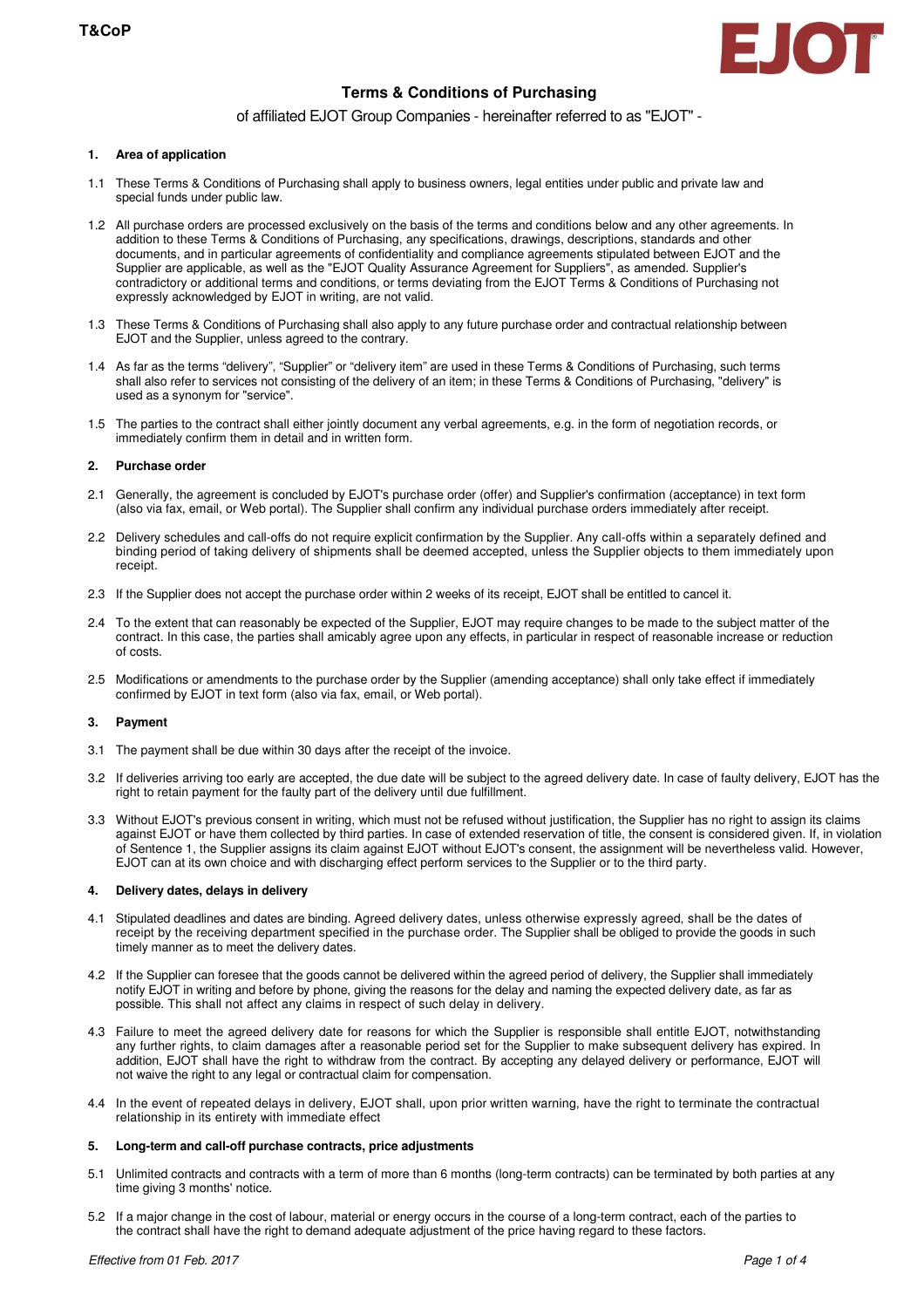## **T&CoP**



## **6. Delivery, transport, packing, passing of risk**

- 6.1 Unless otherwise agreed, delivery shall be made DDP, as defined in the current version of the Incoterms. Here, the risk passes to EJOT when the goods have been delivered to the agreed receiving department. This also applies if due to a special arrangement, shipping charges are to be borne by EJOT.
- 6.2 Partial shipments shall only be permitted upon separate agreement.
- 6.3 Unless otherwise agreed, all charges for transport and packing as well as any ancillary costs shall be borne by the Supplier. These costs shall also include the cost of disposing of the packaging.
- 6.4 As far as transport is effected at the expense of EJOT, EJOT's shipping instructions shall be observed. When in doubt, shipment shall in each case be made at the lowest cost.
- 6.5 Each shipment shall be accompanied by a delivery note in duplicate and attached in a marked position. Data specifically indicated when placing the purchase order shall be included in all correspondence.

#### **7. Ownership of material, documentation and manufacturing equipment**

- 7.1 Material provided by EJOT shall remain the property of EJOT and shall be stored, identified and managed at no charge. Use of such material shall only be permitted for purchase orders placed by EJOT.
- 7.2 Before the start of any manufacture, the Supplier shall inspect the material provided for visible defects and execute an identity check. During manufacture, the Supplier shall perform additional checks as far as these have been specifically agreed with EJOT or are required in accordance with the Supplier's quality management system. If the Supplier detects any quality defects in the material provided by EJOT, EJOT shall be informed immediately in order to coordinate further measures.
- 7.3 In any case, materials provided by EJOT shall be processed for EJOT. To the extent that the value of materials provided by EJOT exceeds the value of the processing and, if applicable, the value of the remaining components of the newly manufactured articles, the newly manufactured articles shall become the property of EJOT or else, EJOT will become a co-owner at the rate of the value of the material provided in proportion to the value of the overall result.
- 7.4 Any drawings, descriptions and other technical documents (documentation) provided by EJOT to the Supplier shall remain the inalienable, material and intellectual property of the individual or party who or which has been entitled to it before handover of the documentation. Upon completion of the order, the documentation shall be returned without special request. Ownership of the documentation prepared in accordance with its specifications shall be transferred to EJOT, if EJOT so desires.
- 7.5 Tools, moulds, models, samples, drawings, standard sheets, templates, patterns, other manufacturing equipment etc. provided or paid in full by EJOT as well as objects manufactured in accordance with such tools, moulds, models, etc. and confidential data must neither be passed on to third parties nor used for other than the contractual purposes without EJOT's written consent. They must be kept safely by the contractual party. If the Supplier violates this duty, EJOT may demand that they are handed over, irrespective of any other rights.
- 7.6 Any information gained in connection with contract performance must not be made available to third parties by the Supplier, unless such information is in the public domain or has become rightfully known in any other way.

#### **8. Quality**

- 8.1 In respect of its deliveries, the Supplier shall comply with the respective statutory requirements, the state-of-the-art technology, the safety regulations, and the stipulated technical data. Any changes to the delivery item are subject to EJOT's previous consent in writing.
- 8.2 Independent of this, the Supplier shall constantly monitor the quality of the delivery items. The contractual parties shall keep each other updated about options for an improvement in quality.
- 8.3 The inspection documents must be retained for at least 15 years and submitted to EJOT on demand. The Supplier shall bind any subsuppliers accordingly as far as legally permitted. Commissioning subsuppliers is subject to EJOT's previous consent in writing.
- 8.4 As far as authorities responsible for vehicle safety, exhaust emission standards etc. demand insight into EJOT's production processes and inspection documents for the purpose of checking the compliance with certain requirements, the Supplier shall, at EJOT's request, grant those authorities the same rights and give them all reasonable support.

#### **9. Defects of quality**

- 9.1 Goods must meet the agreed specifications and any regulations they can be reasonably expected to meet in view of their intended use; as a minimum, however, they must meet mandatory legal requirements, be state-of-the-art and comply with safety-related regulations applicable at the time of delivery. The Supplier shall warrant that the contractual items are free of defects and meet the above-mentioned requirements.
- 9.2 Acceptance of delivery shall be made with reservation to an inspection for accurateness and suitability. EJOT shall immediately notify the Supplier of defects in delivery as soon as they have been detected in the due course of business. In this respect, the Supplier shall waive the defence of any late notification of defects.
- 9.3 In the event of any defects in delivery or performance, EJOT shall, at its option, be entitled to demand free supplementary performance (either a remedy of the defect or a replacement). This shall also apply to deliveries for which inspection is limited to sampling.
- 9.4 If supplementary performance is unsuccessful, EJOT shall have the right to withdraw from the contract in whole or in part without compensation, or to demand a reduction in price, claim damages or demand reimbursement of futile expenses.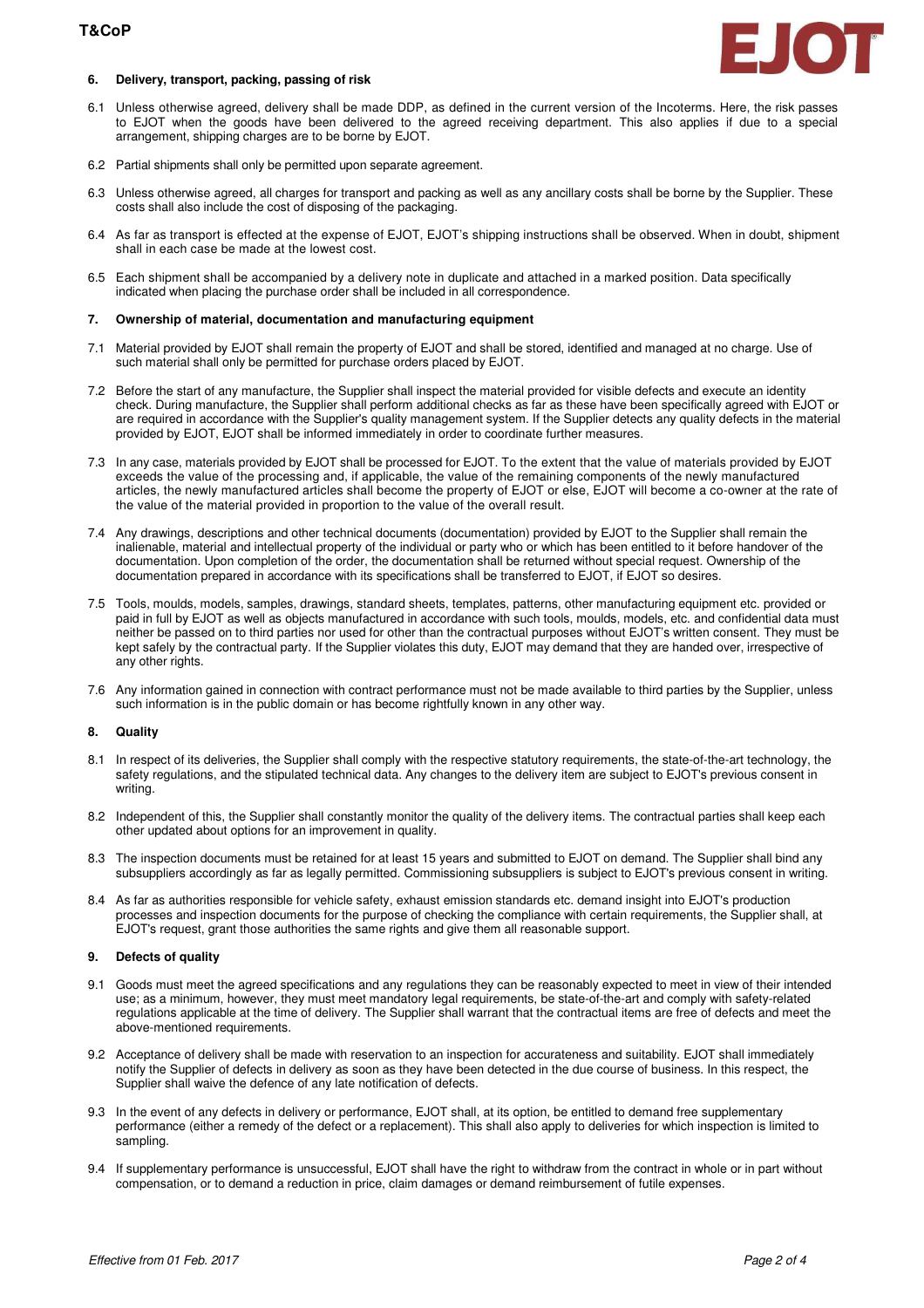# **T&CoP**



- 9.5 If the Supplier is in default with the supplementary performance and if EJOT would in consequence of non-fulfillment suffer a damage in an amount of more than 5 times the purchasing price of the object of purchase, EJOT is entitled according to this contract, irrespective of any other statutory regulations on execution by substitution, to rectify the defect itself by way of execution by substitution and to demand the Supplier to reimburse EJOT for the necessary costs incurred.
- 9.6 If as a result of defective delivery, an incoming inspection is required which exceeds the usual scope of such inspection, the Supplier shall bear the costs.
- 9.7 The Supplier shall bear the cost and risk of returning, sorting out or scrapping defective contractual items.
- 9.8 The Supplier shall bear all costs related to the replacement of or remedial work to the defective contractual items, particularly the costs of testing, transport, infrastructure, labour and material and the costs for disassembly and assembly. These also include the cost of any required replacement and/or repair of products equipped by EJOT with defective contractual items, as well as the cost of handling and settling warranty claims (additional material cost).
- 9.9 EJOT shall also have the right to claim reimbursement of expenses pursuant to paragraphs 9.4 to 9.8, if damages are claimed owing to a defect of quality.
- 9.10 In case of defective deliveries, EJOT's claims based on the Product Liability Act, tort, and agency without specific authorisation are not affected by this section 9.
- 9.11 In the absence of any agreement to the contrary, the right of action in respect of claims for defects of quality shall be limited to 36 months after the passing of the risk.
- 9.12 If the Supplier meets the supplementary performance obligation by providing a replacement, the limitation period in respect of the product supplied as replacement shall start anew, unless, at the time of supplementary performance, the Supplier has expressly reserved the right to make a replacement for reasons of fair dealing, to avoid disputes or in the interest of continuing the supply relationship.
- 9.13 For its deliveries, the Supplier complies with the applicable legal regulations of the European Union and the Federal Republic of Germany. This includes all relevant regulations and directives. The Supplier shall inform EJOT about relevant changes in the product, its supply availability, usage or quality attributable to legal provisions, particularly the REACH Regulation EC 1907/2006, and shall coordinate appropriate measures with EJOT in each individual case. The same applies as soon and insofar as the Supplier recognises that such changes will occur.

#### **10. Defects of title**

- 10.1 The Supplier warrants that all deliveries will be free of any third parties' rights and that no third parties' patents or other industrial property rights will be infringed upon by the delivery and use of the goods in the country of the agreed place of delivery and, as far as the Supplier has been informed, in the intended countries of use.
- 10.2 The Supplier shall warrant for claims which, with the delivery items used in compliance with the contract, are the result of a violation of patent rights and applications for patent right ("patent rights"), where at least one from the patent rights family has been published by the European Patent Office, in the Supplier's home country, or in either the Federal Republic of Germany, France, Great Britain, Austria, or the USA.
- 10.3 The Supplier shall hold EJOT harmless from all claims based on the use of such patent rights provided the Supplier is directly liable by operation of law.
- 10.4 This does not apply as far as the Supplier manufactured the delivery items pursuant to drawings or models provided by EJOT, or equivalent other descriptions or information received from EJOT, and as far as the Supplier does not know about or cannot be expected to be aware of the patent rights violation occurred in connection with the product developed by the Supplier.
- 10.5 The contractual parties agree to inform each other immediately in text form and previously by phone of any risks of violation and purported violations, and to endeavour to proceed against any respective claims jointly.
- 10.6 At EJOT's request, the Supplier shall announce to EJOT the application number to inform EJOT about Supplier's use of its own and others' published patent rights.
- 10.7 If the use of the delivery item as provided in the contract is impaired by any third parties' patent rights, the Supplier shall, without prejudice to its other contractual or legal obligations, be obliged, at its own expense and after consultation with EJOT, to either obtain the right from the person or body authorised to dispose of that particular patent right to let EJOT use the delivery items as provided in the contract without limitation and at no additional costs, or the Supplier shall modify the parts of the service relevant to the trademark right in such a way that they are no longer covered by the extent of protection but meet contractual provisions just the same.
- 10.8 The right of action in respect of claims for defects of title shall be limited to 36 months after the passing of the risk.

## **11. Supplier's liability/right of termination**

- 11.1 As far as EJOT or a third party suffers a loss owing to the delivery of defective parts or imperfect execution of a service or other infringement of contractual rights, the Supplier shall be liable to pay damages.
- 11.2 The Supplier shall be liable for any measures taken by EJOT or EJOT's customers for the purpose of averting a damage (e.g. product recall) as far as the damage has been caused by a fault of the product delivered by the Supplier.
- 11.3 If EJOT is liable under law without any fault on their part, which liability cannot be excluded with regard to third party claimants, the Supplier shall be liable to EJOT insofar as Supplier would have direct liability.